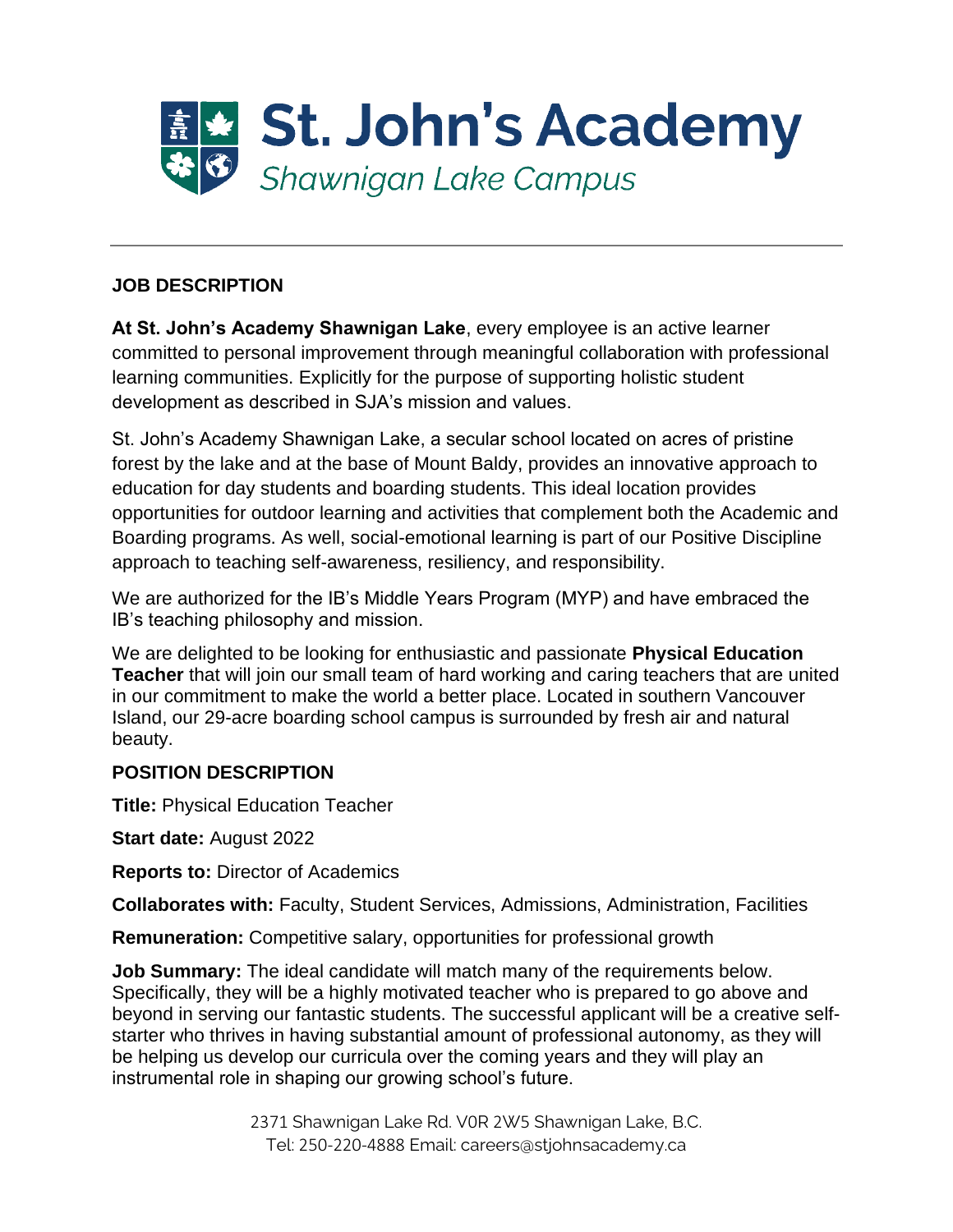

# **QUALIFICATIONS, EXPERIENCE AND SKILLS:**

- B.Ed. required. Subject-related degree is preferred.
- Possess a BC teachers' license and be in "good standing" or be able to obtain a BC teachers' license (professional or subject-restricted)
- Legal ability to work in Canada without sponsorship
- Demonstrated ability to use

## **RESPONSIBILITIES AND EXPECTATIONS:**

- A caring and passionate Teacher that can inspire students
- Experience teaching middle school/secondary students
- Familiarity with BC's curriculum
- Demonstrated ability to use technology effectively and to integrate technology meaningfully into teaching and learning
- Teaching that uses various modalities and is responsive to student needs
- Demonstrated commitment to innovating and changing teaching practices in response to best-practices and other educational research
- Experience supporting English Language Learners within a mainstream classroom
- Commitment to developing 21st-century skills amongst students within the subject area
- Understanding assessment for learning and the ability to demonstrate its applications by designing differentiated instructional strategies for use with a class and other learning situations
- Exceptional class management skills/strategies that maintain an effective learning environment and student dignity
- Willingness to implement school initiatives
- Ability and willingness to work in a collaborative model with staff on developing and implementing learning objectives, academic and core competencies as well as utilizing the local environment to include the outdoors and arts
- Providing support to colleagues with their professional development
- Excellent communication and interpersonal skills that will be demonstrated regularly with all school community members

# **ASSETS:**

- Understanding and knowledge of IB programmes (experience teaching in the MYP)
- Training in teaching ELL

2371 Shawnigan Lake Rd. V0R 2W5 Shawnigan Lake, B.C. Tel: 250-220-4888 Email: careers@stjohnsacademy.ca